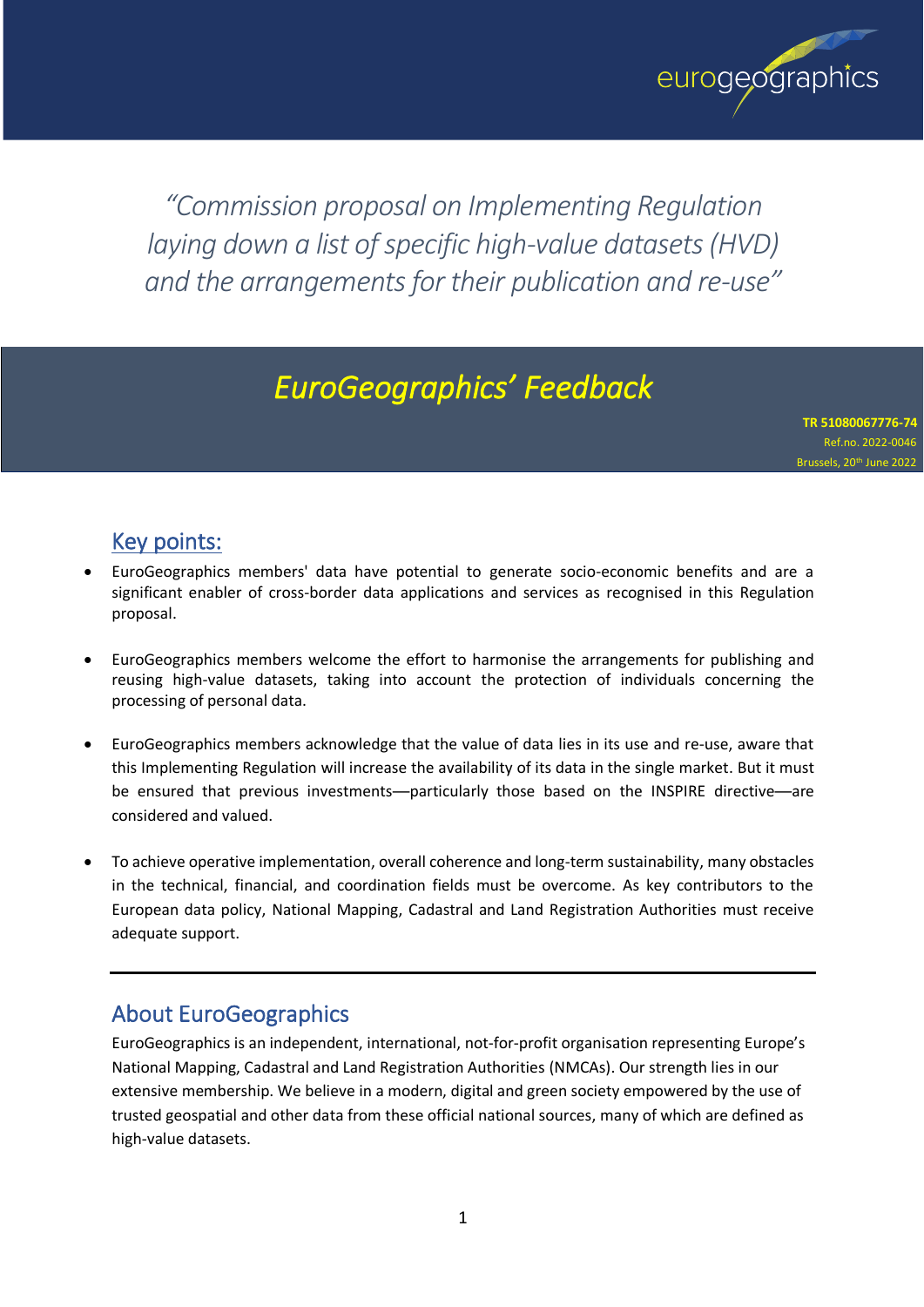

EuroGeographics has first-hand experience in supporting the implementation by its members of the Open Data and Public Sector Information Directive. The recently developed "Open Maps for Europe" project connects the user with official national geospatial data sources and provides easy access to free-to-use harmonised maps for Europe from more than 40 countries. To date, 75% of EuroGeographics data providers (members) have agreed to make their datasets open under the harmonised conditions and so deliver the benefits of the Open Data and Public Sector Information Directive. This project is an operational example of how EuroGeographics members are implementing the Regulation based on this Directive. At the same time, the project mitigates the risk of fragmented implementation, which was specifically recognised as a key obstacle to the functioning of the single market for data.

## About High Value Datasets Regulation

EuroGeographics *welcomes the proposal* wherein data produced and disseminated by NMCAs are recognised as a significant enabler of national and cross-border data applications and services, not only in the geospatial thematic category, but also in earth observation, environment, and mobility. NMCAs' data are also largely embodied in all other data categories in the HVD list while understanding their roles.

EuroGeographics members acknowledge that the value of data lies in its use and re-use, therefore they are *keen to effectively implement this Regulation and increase the availability of their data* in the single market. Some of our members already have listed datasets as open data, some of which are already available via APIs, some using FAIR principles; some are available at their national portal, through national SDI or INSPIRE services. Our members' informed opinion is that meeting the Regulation requirements is a substantial challenge, as the Regulation is not "just about" opening the data. In fact, success is not possible without technical, financial and/or organisational support. Our members wish to underline that the goal could be achieved only as a *joint vision and action* of policymakers, data holders (NMCAs), and data users (so-called "heavy users").

Using the occasion of this public consultation, we wish to *reiterate our members' key concerns*, which are valid for the provision of HVDs and are also applicable more generally when it comes to the need to establish a long-term strategy for the provision of (geo)data.

In essence, three levels of concern can be identified: technical, financial, and organisational.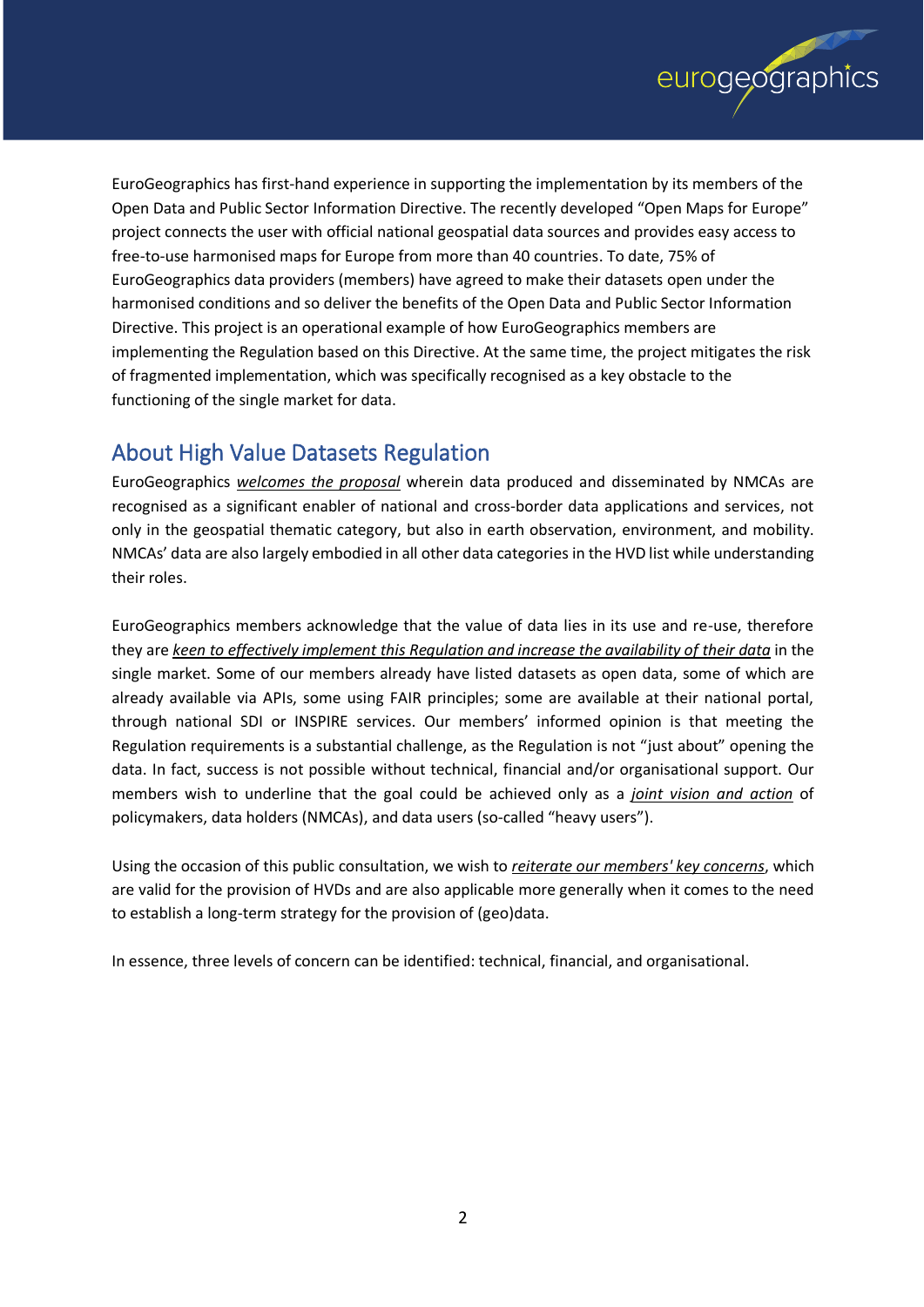

#### Technical aspects to be clarified

Many *technical specifications need further clarification* to provide more certainty and clarity. Poor description could lead to NMCAs across Europe having divergent interpretations of the minimum data within scope.

The Regulation must be *coherent with the INSPIRE Directive or* additional and unambiguous requirements will be imposed on the responsible authorities.

Our members want to emphasise the necessity for this Regulation to *provide sufficient technical flexibility* so that they are not required to establish unnecessary, additional solutions when they already have technical solutions to make the data available according to current industry standards.

It cannot be stressed enough that *more specified technical requirements for APIs* will be needed, as our members are reporting that there are still substantial uncertainties on the topic.

More *flexibility in the data scale provision* would be equally welcomed.

The Directive does refer to the issue of market distortion, but this should be further clarified. Assurance should be given to Public Sector bodiesthat they can, for instance, go beyond requirements without fear of repercussions. Indeed, in some cases, our members are willing to make better-quality datasets available and do not see a rationale for creating a lower-quality dataset at a further cost.

#### Sustainable funding

Sustainability remains an issue that must be addressed in the short and long term. The Regulation is more than just opening the data. It requires investment in APIs as well as outreach and education. *Being of high value means being of high liability, high capacity, and long-term maintenance capability*.

Not all NMCAs are ready to open up HVD because some do not have *sophisticated APIs requiring substantial investment*. While datasets will be available as open data, some users need high availability services. It is not clear from the Directive nor this Regulation whether it will be possible to charge for high-availability services.

Furthermore, all NMCAs do not have free data but rely on the sale of data and derived products to finance data capture and update their HVD. The Regulation is not clear about how this lack of funding may be compensated.

Our members are taking due note that a funding proposal to create harmonised pan-European data has been published recently, but they want to underline that a one-time-shot project does not allow for long-term planning, and that they would like a simpler application process.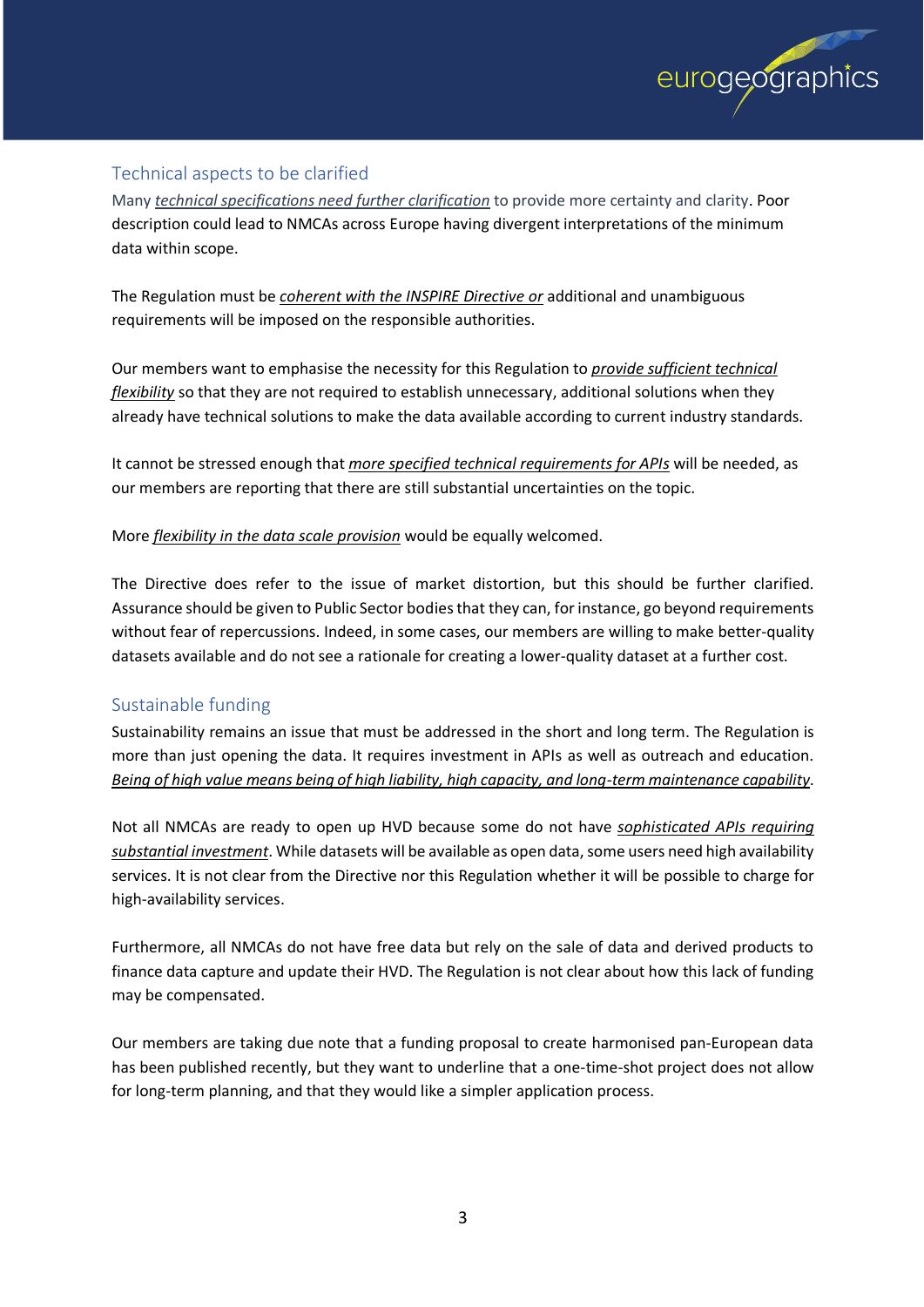

#### Coordination mechanism/reporting mechanisms

EuroGeographics members wish to stress the importance of a *coordination mechanism* that goes beyond usual reporting mechanisms. It is important to understand how and which datasets have been made available—usual reporting mechanisms—as well asto understand the difficulties and good practices there. Our members hope that such a mechanism will help to achieve the creation of a single market for data in the long term.

Indeed, our members' extensive experience in the provision of data demonstrates that that data will not be useful if not used together and that *the full power of geodata cannot be achieved if the data is not made interoperable*. To that end, a more operational coordination body, other than existing formal groups is needed for data, as there are many data-related initiatives all through the EU legislative agenda.

*Coordination with and feedback from users* is very important. With open data, you lose contact with your customers and there is no feedback on how data can be improved. Open data should still make room for these necessary mechanisms

The problem might arise with bulk download for data made by public decisions ending in many databases with different content claiming to be "original".

## Final remarks

Our members are among the most experienced and relevant interested parties in the proposed Regulation. As such, we think it is our role to inform the legislator that we see the benefits of the proposed Regulation and support the overall envisaged goals and mechanisms, but that we still have some concerns.

We think that the *devil is in the details*, and to reach the effective implementation of the Regulation, several technical clarifications must be made in the short term, notably when it comes to coherence with INSPIRE Directive. We are confident that dialogue with the legislator will help solve these issues.

We also believe that the already substantial *efforts required by our members need to be understood and acknowledged*, thus avoiding duplication of efforts. We can only encourage the Commission to conduct an ex-post impact assessment of the Regulation: impact on policies, and the main stakeholders of the text. As well as financial concerns, it is also a matter of being able to design, together with the European legislator, a coherent data system where the potential of geodata is fully reached.

Our members' data serve as a basis for countless policies at national and European levels. We want to make sure that we can continue to serve, in the long term, data policies for the European greater good.

We are looking forward to an opportunity to continue our cooperation. Your sincerely,